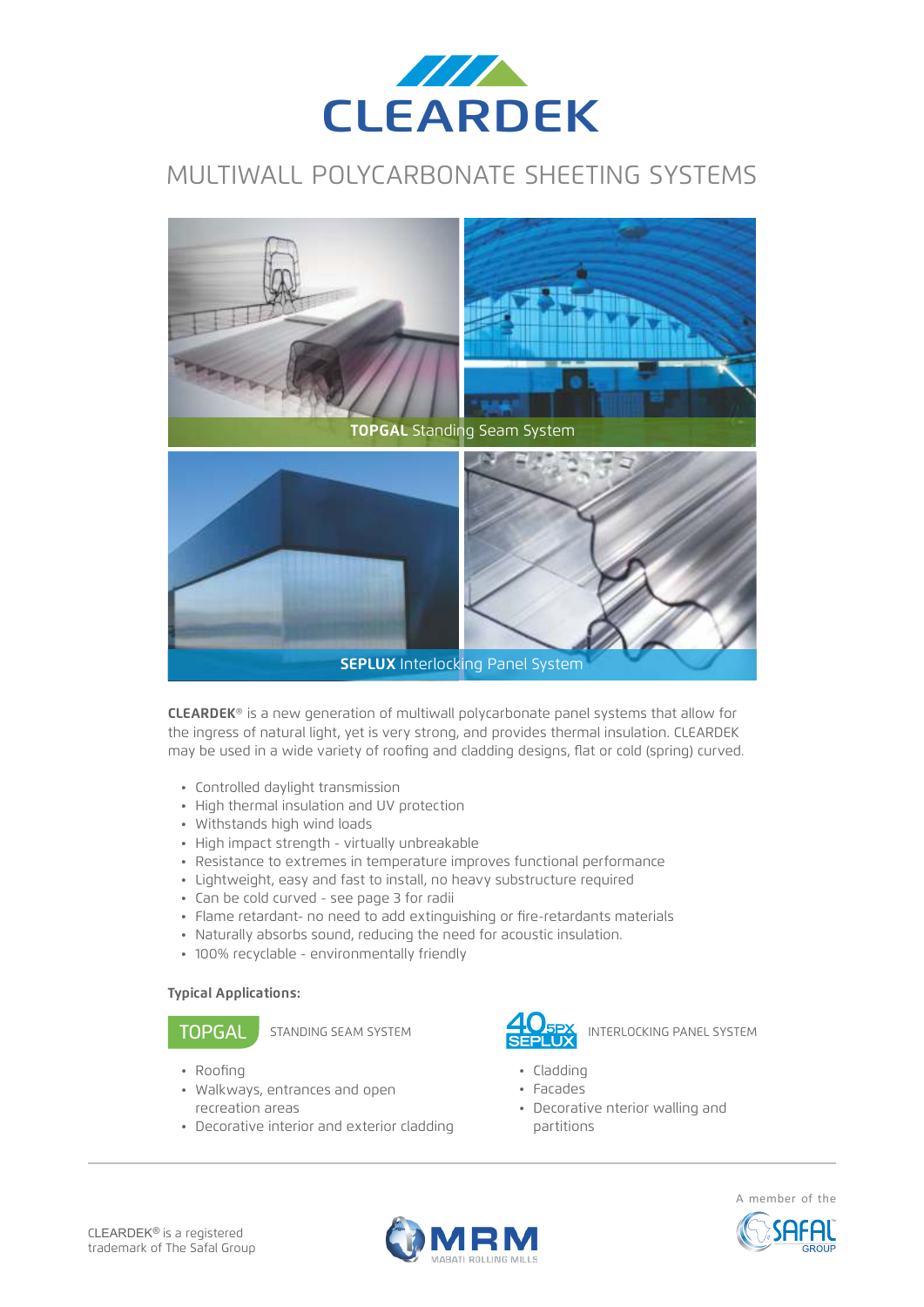

## **TOPGAL**

The **CLEARDEK STANDING SEAM** system called **TOPGAL** is engineered to be fixed by clips which fasten under the seam, allowing the panels to be clamped in place without any fastener penetration through the panels. This makes the standing seam system both watertight and long lived.

The panels range from 3-7 layer multiwall construction which gives it the inherent strength to withstand high wind loads, and also provide outstanding R values.

CLEARDEK STANDING SEAM is based on two unique features: The under-sheet clips which fix the sheeting to the purlins accommodate thermal expansion and contraction, and an outer seam over the raised flanges on the side laps make for a water-tight surface area.



**TOPGAL standing seam system for optimum water tightness**

The **Topgal** system is supplied complete with polycarbonate or aluminum joiners, end-caps, and edging profiles to create a robust fully framed installation which is highly watertight.

- Can be used on roofs with min 7 degree slope
- 3 to 7 layer multiwall structure for high strength
- Guaranteed for 10 years against discolouration, defect





The **CLEARDEK INTERLOCKING PANEL** system called **SEPLUX** is engineered with an interlocking male female joint which provides strength and weatherproofing.

The panels range from 3-9 layer multiwall construction which gives it the inherent strength to withstand high wind loads, and also provide outstanding R values.



**SEPLUX interlocking panel system for strength and aesthetics**

The male-female interlock provides lateral strength, allowing the system to stand up to full wall height without the use of lateral supports, making for a clean look which is modern and flexible in application, whether inside or outside. It also provides a completely flat surface for graphics (silk screening), permits the easy installation of window and door apertures and its acoustic properties make it ideal for space partitioning in offices and public spaces.

Aluminium framing on all four sides provides strength and stability.

- Weight of 4kg /  $m^2$  half the weight of glass of same strength
- 2 x more effective than double glazing
- Can stand 2,5 m high with no lateral support
- Reduces sound by 17 dB
- 5 wall structure for high strength and rigidity
- Guaranteed for 10 years against discolouration, defect

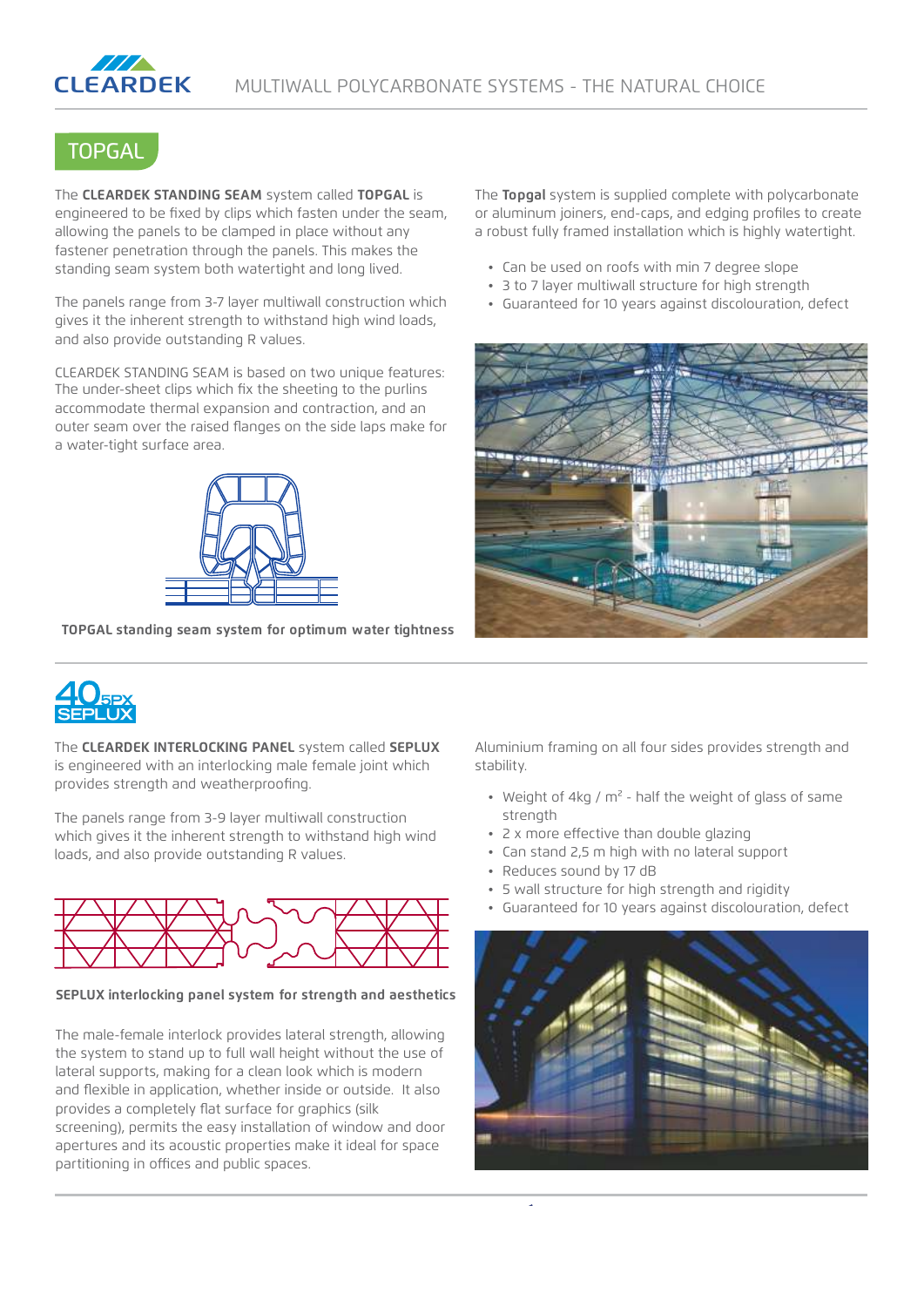

# Colours and Optical Properties

Colours below are standard items - additional colours are available but subject to special order conditions.

| Colour           |  | <b>TOPGAL</b><br>10mm Standing Seam |  |             |  | <b>TOPGAL</b><br>16mm/20mm Standing Seam |  |             | <b>SEPLUX</b><br>40mm Interlocking Panel |  |             |
|------------------|--|-------------------------------------|--|-------------|--|------------------------------------------|--|-------------|------------------------------------------|--|-------------|
|                  |  | LT (%)                              |  | <b>SHGC</b> |  | LT(%)                                    |  | <b>SHGC</b> | LT(%)                                    |  | <b>SHGC</b> |
| Clear            |  | 65                                  |  | 0.6         |  | 49                                       |  | 0.51        | 76                                       |  |             |
| <b>Bronze</b>    |  | 30                                  |  | 0.5         |  | 20                                       |  | 0.39        |                                          |  |             |
| Ice / Opal       |  | 20                                  |  | 0.36        |  | 20                                       |  | 0.32        | 38                                       |  |             |
| <b>Blue</b>      |  | 30                                  |  | 0.59        |  | 20                                       |  | 0.43        |                                          |  |             |
| Polyshade Silver |  | 12                                  |  | 0.27        |  | 12                                       |  | 0.26        |                                          |  |             |

- LT Light Transmission in % according to ASTM D-1003, measured between ribs.
- SHGC Solar Heat Gain Coefficient is the ratio of solar heat gain through the sheet and the incident solar radiation. It takes into account all conduction, convection and radiation effects involved.
- Panels have UV protection on both sides or one side, upon customer request. (Standard products in stock have UV protection one side - clearly indicated on the product).

# Product Specifications

Detailed installation & accessory brochures are available in soft copy on request.

| Panel                             | Thickness<br>$\mathbf{u}$ | Width<br>Panel<br>(mm)<br>읷 | (m/m <sup>2</sup> )<br>Dead Load | Recommended<br>Purlin Spacing<br>(mm)<br>Jave <sub>1</sub> | R-Value | Θ<br>Radius for<br>Minimum<br><u>Cold</u><br><b>Bending</b> |
|-----------------------------------|---------------------------|-----------------------------|----------------------------------|------------------------------------------------------------|---------|-------------------------------------------------------------|
| TOPGAL Standing Seam 10mm         | 10                        | 600                         | 2.5                              | 750                                                        | 0.476   | 2.0                                                         |
| TOPGAL Standing Seam 16mm<br>全者   | 16                        | 600                         | 3.3                              | 900                                                        | 0.555   | 3.2                                                         |
| TOPGAL Standing Seam 20mm<br>蚕    | 20                        | 1000                        | 3.5                              | 1000                                                       | 0.666   | 4.0                                                         |
| SEPLUX Panel System 40mm<br>73173 | 40                        | 435                         | 4.0                              | N/A                                                        | 0.833   | 8.0                                                         |

• Dead Load is a weight of 1m<sup>2</sup> of Topgal system, includes installation accessories

• Other thicknesses available on special request